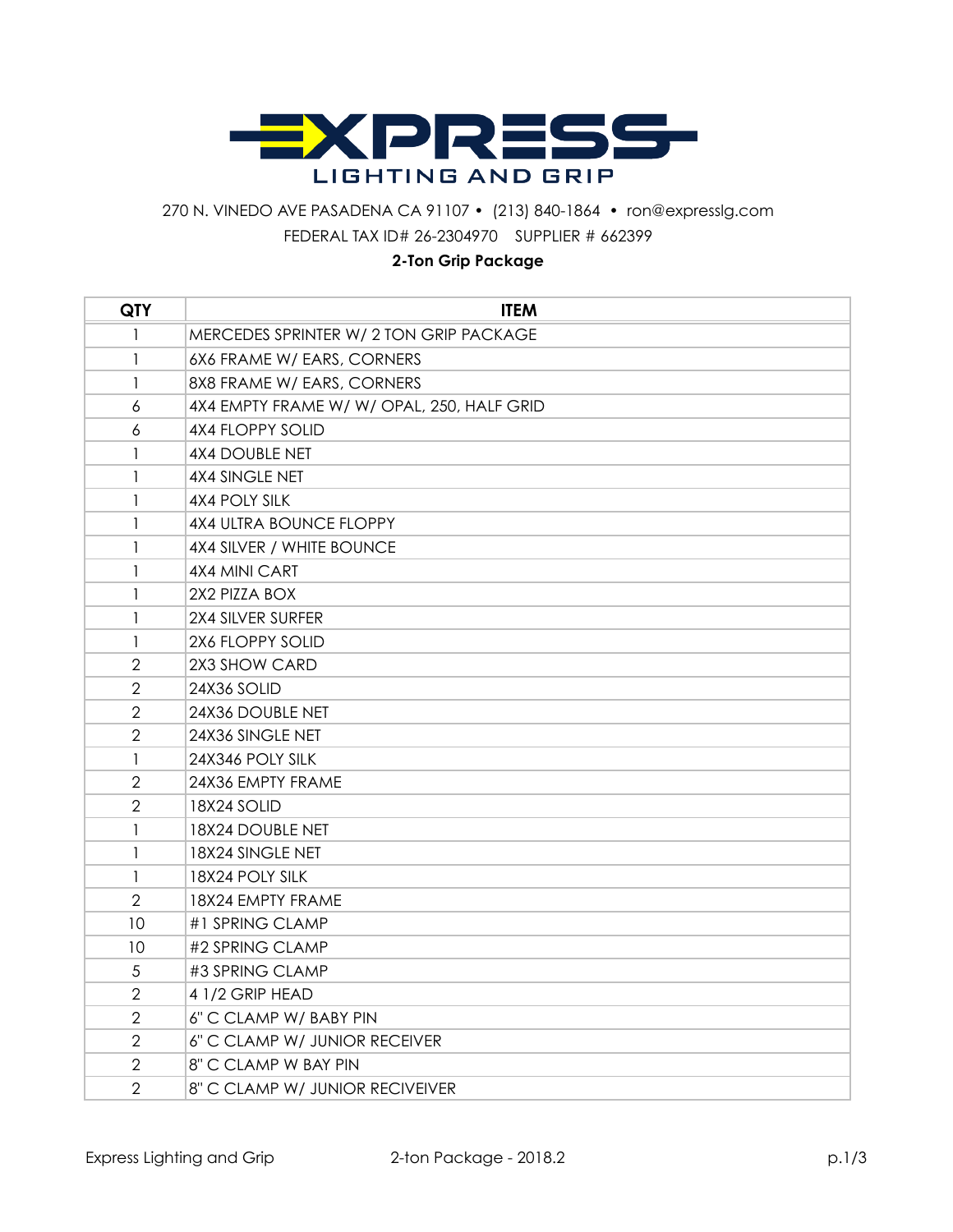| 4                        | <b>END JAW CARDELINI</b>            |
|--------------------------|-------------------------------------|
| $\overline{2}$           | CHAIN VISE GRIP W/ BABY PIN         |
| $\overline{2}$           | <b>PLATYPUS</b>                     |
| $\overline{2}$           | <b>BABY PIPE CLAMP</b>              |
| $\mathbf{2}$             | <b>JUNIOR PIPE CLAMP</b>            |
| $\overline{2}$           | <b>BABY NAIL PLATE</b>              |
| $\overline{2}$           | <b>JUNIOR NAIL ON PLATE</b>         |
| $\overline{2}$           | <b>JUNIOR SPUD ADAPTER</b>          |
| 1                        | <b>BABY OFFSET</b>                  |
| 1                        | <b>JUNIOR OFFSET</b>                |
| $\overline{2}$           | MAFFER CLAMP W/ BABY PIN            |
| 1                        | <b>MENACE ARM KIT</b>               |
| $\overline{2}$           | <b>BULL PRICKS</b>                  |
| 1                        | <b>SAPLE GUN</b>                    |
| $\overline{2}$           | <b>SCISSOR CLIP</b>                 |
| 1                        | <b>HAND SAW</b>                     |
| 5                        | <b>SAFETY CHAIN</b>                 |
| 1                        | SET OF ALLEN WRENCHES               |
| 1                        | <b>BOX OF 1" SCREWS</b>             |
| 1                        | <b>BAG OF VARIOUS ZIP TIES</b>      |
| 1                        | C WRENCH                            |
| 1                        | SMALL HAMMER                        |
| $\mathbf{1}$             | 25FT. MEASURING TAPE                |
| $\mathbf{2}$             | 4X4 SHINNY BOARD                    |
| 1                        | <b>4X4 MIRROR BOARD</b>             |
| 1                        | C STAND CART                        |
| 12                       | 40" C STAND W/ LONG ARM, GOBO HEAD  |
| $\overline{2}$           | 20" C STAND W/ SHORT ARM, GOBO HEAD |
| $\overline{2}$           | LOW COMBO STAND                     |
| $\overline{2}$           | REGULAR THREE RISER COMBO STAND     |
| 6                        | <b>GRIP THREE RISER COMBO STAND</b> |
| 2                        | <b>HI ROLLER</b>                    |
| 4                        | SET OF COMBO STAND WHEELS           |
| 2                        | THREE RISER BABY STAND              |
| $\overline{2}$           | 12" FURNITURE CLAMP W/ BAY PIN      |
| 1                        | 12 CUP BLOCKS W/ HOLDER             |
| 1                        | <b>CRATE OF CRIBBING</b>            |
| 1                        | <b>CRATE OF WEDGES</b>              |
| $\overline{2}$           | <b>FURNITURE PAD</b>                |
| 4                        | FULL APPLE BOX                      |
| $\overline{\mathcal{A}}$ | <b>HALF APPLE BOX</b>               |
| 4                        | QUARTER APPLE BOX                   |